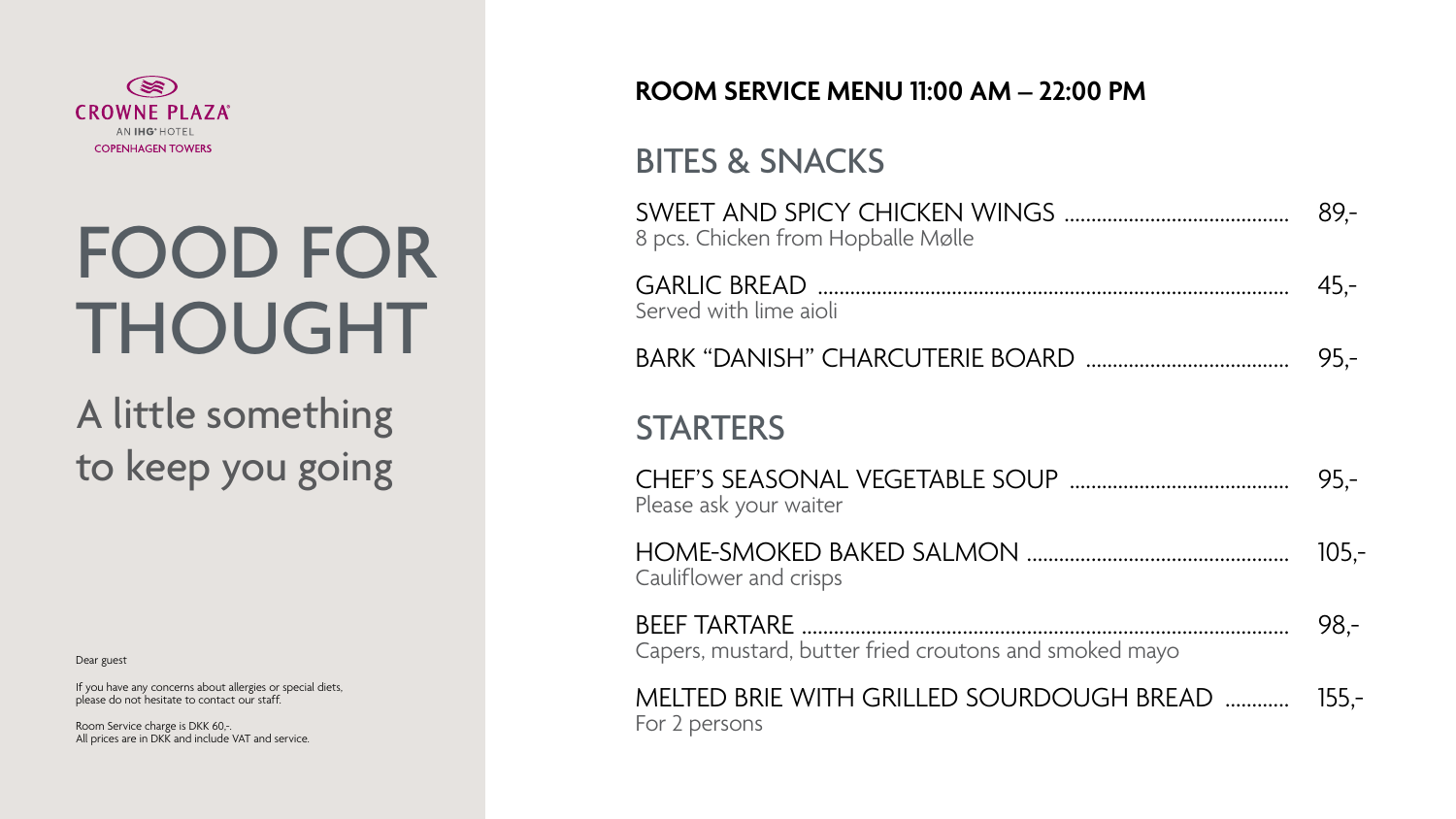### SALAD

CAESAR SALAD ....................................................................................... 145,- Chicken from Hopballe Mølle, bacon, parmesan cheese and croutons

### MAIN COURSES

DANISH GRILLED RIBYE (250 G) ....................................................... 265,- Ribeye from Grambogård, served with roasted potatoes, red wine sauce and onions

GRILLED PORK CHOP (250 G) ........................................................... 195,- Served with pointed cabbage, rustic smashed potatoes with garlic and herbs

ROASTED CHICKEN THIGH ............................................................... 175,- Chicken from Hopballe Mølle, served with sautéed pearl barley and chicken butter sauce

TAGLIATELLE .............................................................................................. 165,- Served with tomato pesto, basil and freshly grated parmesan cheese



#### FISH OF THE SEASON

Please ask your waiter ................................................................................................. 185,-



# FOOD FOR THOUGHT

# A little something to keep you going

Dear guest

If you have any concerns about allergies or special diets, please do not hesitate to contact our staff.

Room Service charge is DKK 60,-. All prices are in DKK and include VAT and service.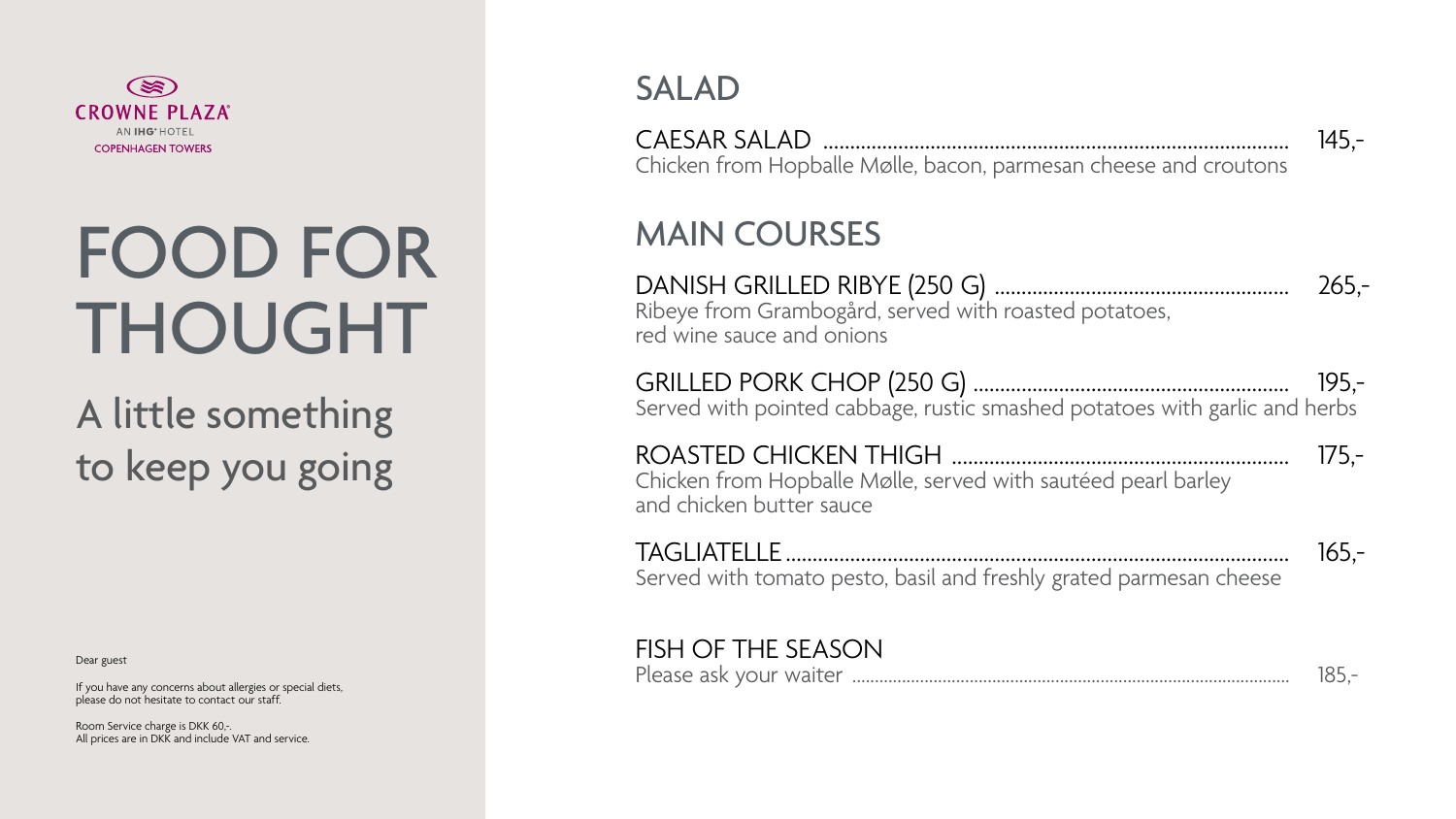### BARK BURGERS

Bark burger is grilled over an open fire and served in a brioche bun with frillice lettuce, beef tomato, pickled onions, and french fries. We grill your beef burger medium, unless you tell us otherwise.

and ca

| Beef, crispy bacon, baconnaise, BBQ-sauce, bacon marmalade<br>and caramelized onions | 185.-   |
|--------------------------------------------------------------------------------------|---------|
| Beef, chili flakes, chipotle mayo and spicy cheese                                   | $175 -$ |
| Pork belly, rustic coleslaw, teriyaki mayo and sticky glaze                          | $175 -$ |
| Falafel, tzatziki and mint dressing                                                  | $155 -$ |



# FOOD FOR THOUGHT

# A little something to keep you going

Dear guest

If you have any concerns about allergies or special diets, please do not hesitate to contact our staff.

Room Service charge is DKK 60,-. All prices are in DKK and include VAT and service.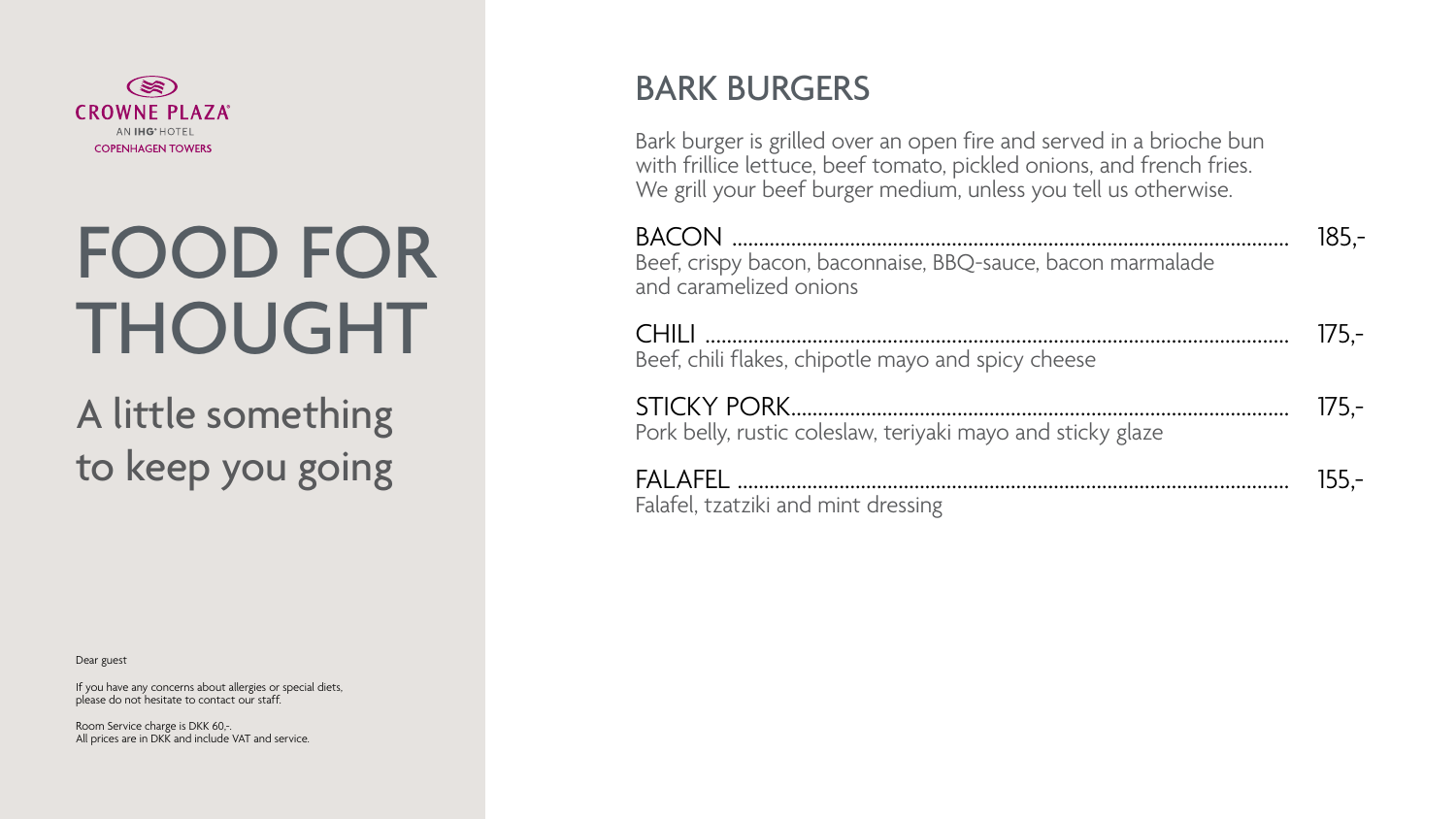

# FOOD FOR THOUGHT

# A little something to keep you going

Dear guest

If you have any concerns about allergies or special diets, please do not hesitate to contact our staff.

Room Service charge is DKK 60,-. All prices are in DKK and include VAT and service.

SIDE: Frencl Onior

**VEG** Greer

**DRES** Chipc

### **DES**

**RHU** Server

CHE<sup></sup> Server

SANI Server

**SELE** Server

## **SIDE ORDERS**

| h fries, Sweet potato fries, Boiled potatoes,<br>n rings or Homemade béarnaise sauce | $30 -$ |
|--------------------------------------------------------------------------------------|--------|
| n salad or Sautéed vegetables                                                        | $25 -$ |
| otle mayo, Lime aioli or Red wine sauce                                              | $15,-$ |
| SSERT/CHEESE                                                                         |        |
| ed with vanilla skyr, crumble and roasted hazelnuts                                  |        |
| d with rosemary caramel sauce, vanilla ice cream and smoked meringue                 | $95 -$ |
| ed with strawberry sauce                                                             |        |
| ed with pumpkin apple marmalade and crispy bread                                     | $95 -$ |